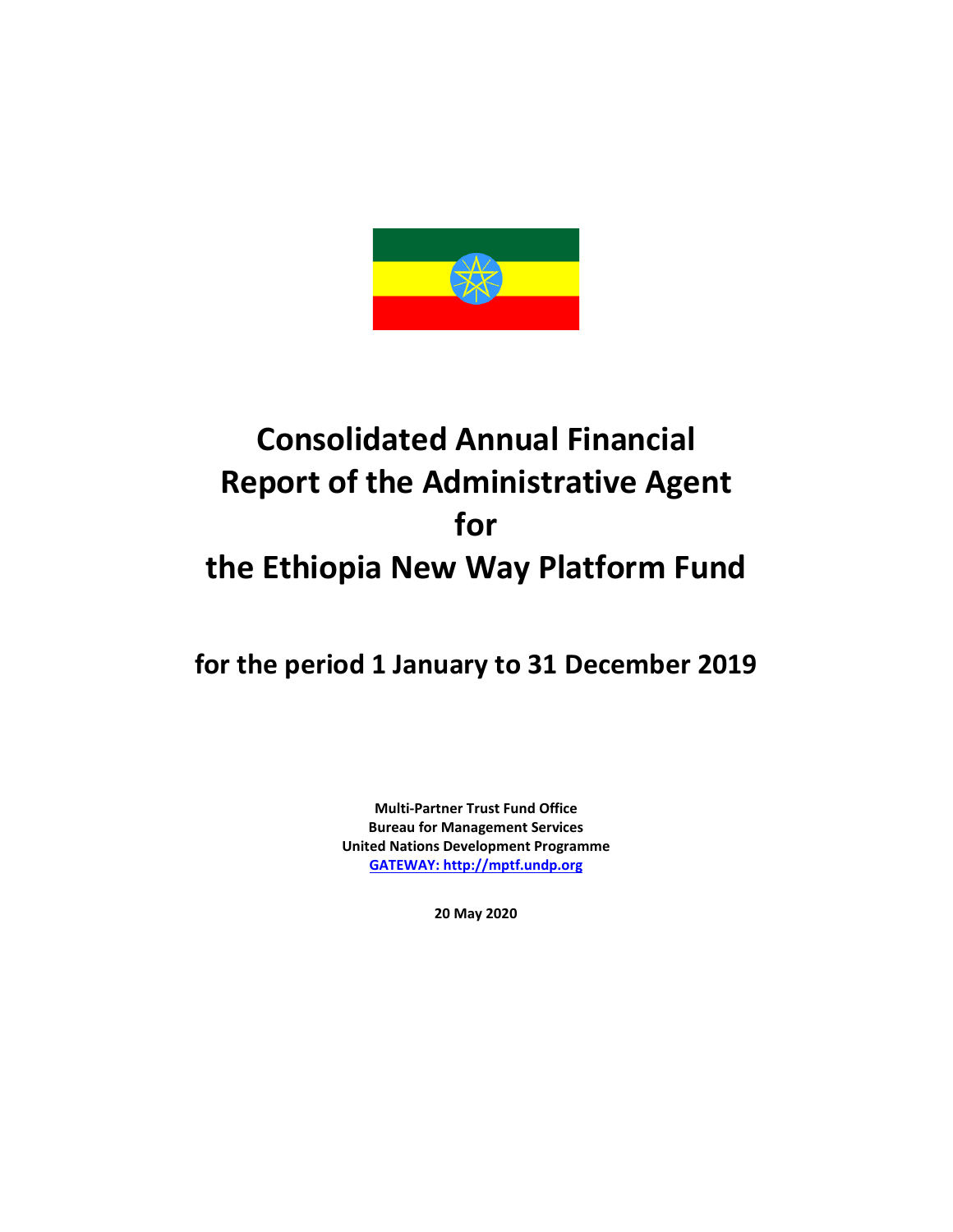ETHIOPIA NEW WAY PLATFORM FUND CONSOLIDATED ANNUAL FINANCIAL REPORT **2019**

## **PARTICIPATING ORGANIZATIONS CONTRIBUTORS**



Food and Agriculture Organizat





Austrian Development Agency



UNDP(MDTF/PUNO only).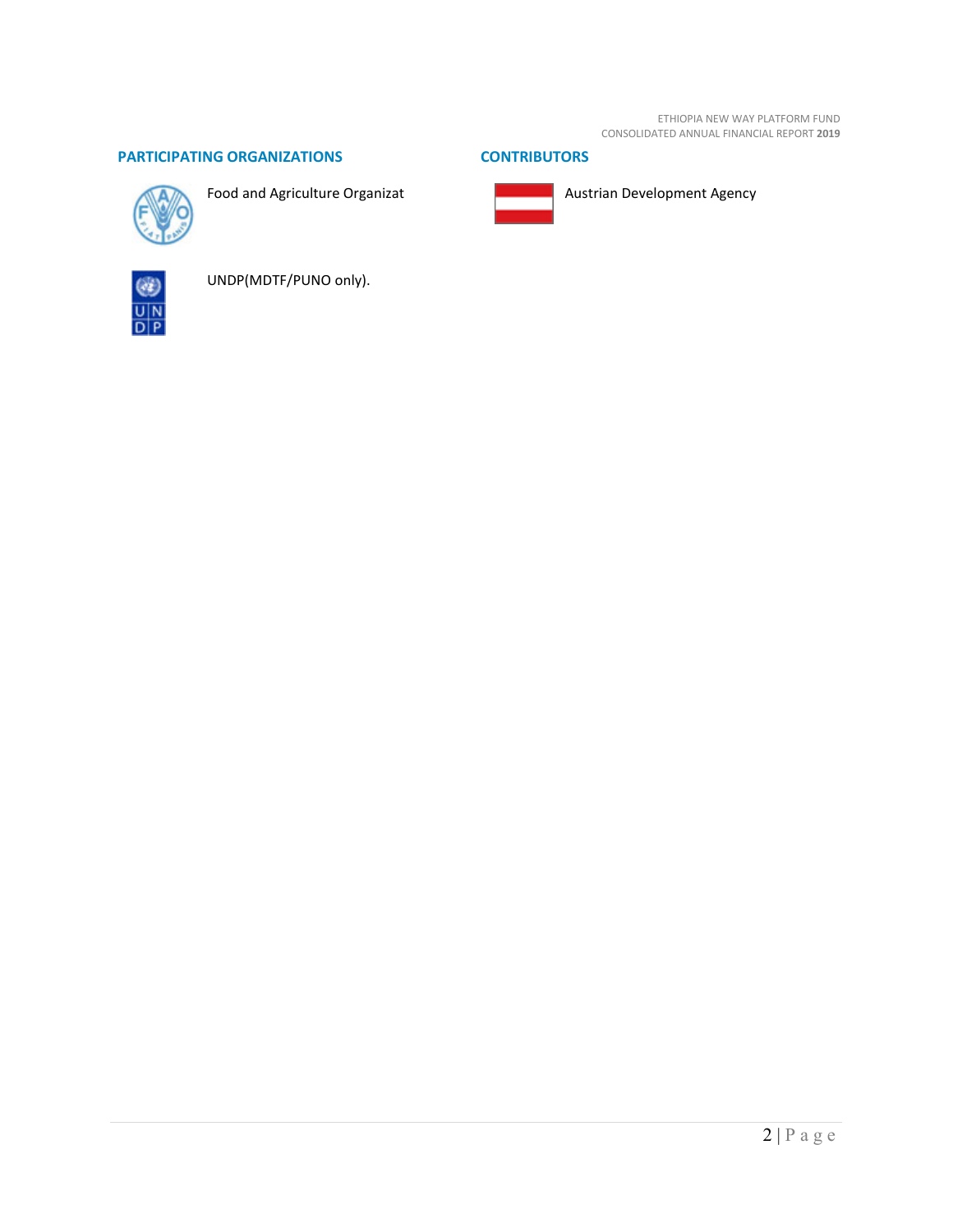## **DEFINITIONS**

## **Allocation**

Amount approved by the Steering Committee for a project/programme.

## **Approved Project/Programme**

A project/programme including budget, etc., that is approved by the Steering Committee for fund allocation purposes.

## **Contributor Commitment**

Amount(s) committed by a donor to a Fund in a signed Standard Administrative Arrangement with the UNDP Multi-Partner Trust Fund Office (MPTF Office), in its capacity as the Administrative Agent. A commitment may be paid or pending payment.

## **Contributor Deposit**

Cash deposit received by the MPTF Office for the Fund from a contributor in accordance with a signed Standard Administrative Arrangement.

## **Delivery Rate**

The percentage of funds that have been utilized, calculated by comparing expenditures reported by a Participating Organization against the 'net funded amount'.

## **Indirect Support Costs**

A general cost that cannot be directly related to any particular programme or activity of the Participating Organizations. UNDG policy establishes a fixed indirect cost rate of 7% of programmable costs.

## **Net Funded Amount**

Amount transferred to a Participating Organization less any refunds transferred back to the MPTF Office by a Participating Organization.

## **Participating Organization**

A UN Organization or other inter-governmental Organization that is an implementing partner in a Fund, as represented by signing a Memorandum of Understanding (MOU) with the MPTF Office for a particular Fund.

## **Project Expenditure**

The sum of expenses and/or expenditure reported by all Participating Organizations for a Fund irrespective of which basis of accounting each Participating Organization follows for donor reporting.

## **Project Financial Closure**

A project or programme is considered financially closed when all financial obligations of an operationally completed project or programme have been settled, and no further financial charges may be incurred.

## **Project Operational Closure**

A project or programme is considered operationally closed when all programmatic activities for which Participating Organization(s) received funding have been completed.

## **Project Start Date**

Date of transfer of first instalment from the MPTF Office to the Participating Organization.

## **Total Approved Budget**

This represents the cumulative amount of allocations approved by the Steering Committee.

## **US Dollar Amount**

The financial data in the report is recorded in US Dollars and due to rounding off of numbers, the totals may not add up.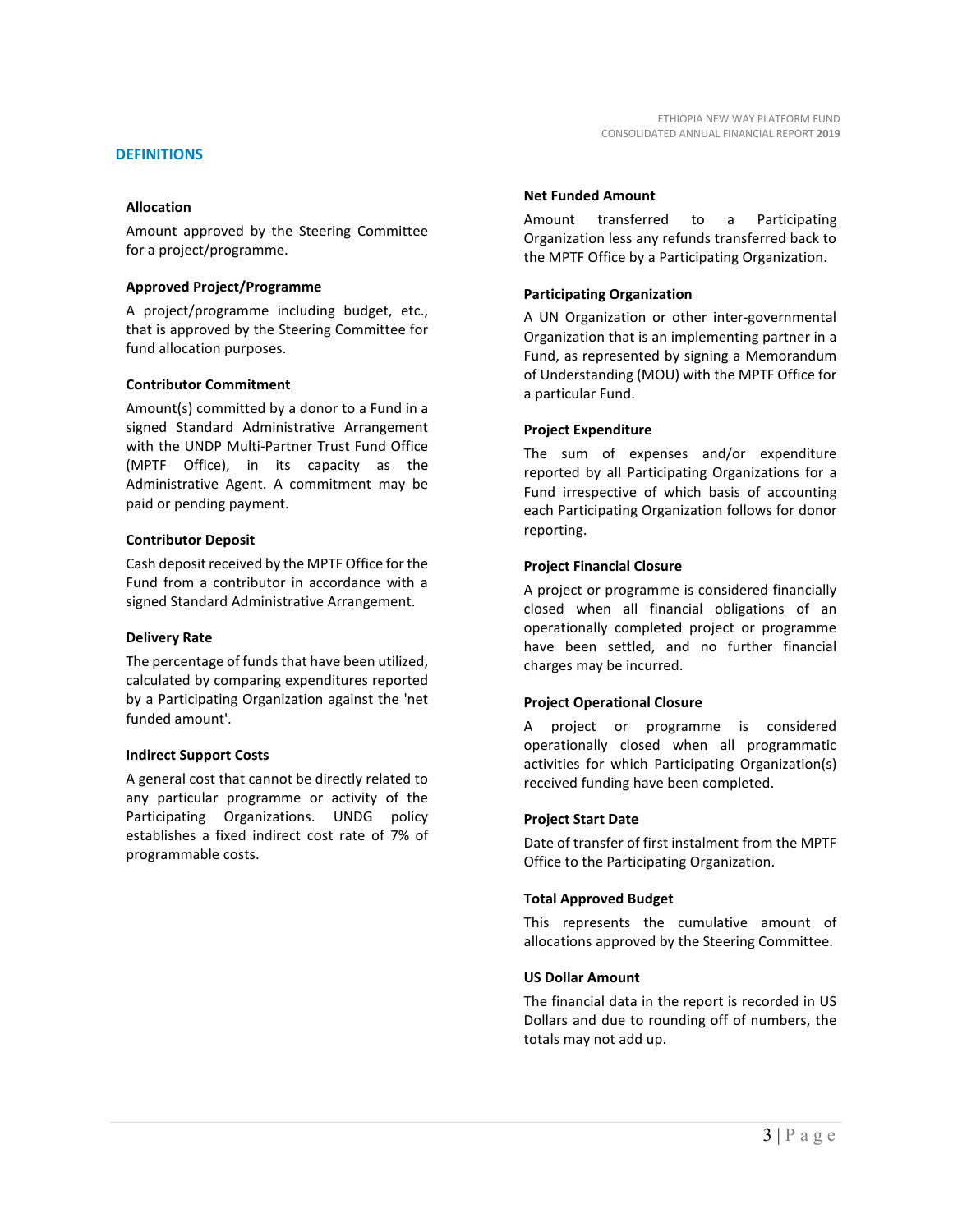#### ETHIOPIA NEW WAY PLATFORM FUND CONSOLIDATED ANNUAL FINANCIAL REPORT **2019**

## **TABLE OF CONTENTS**.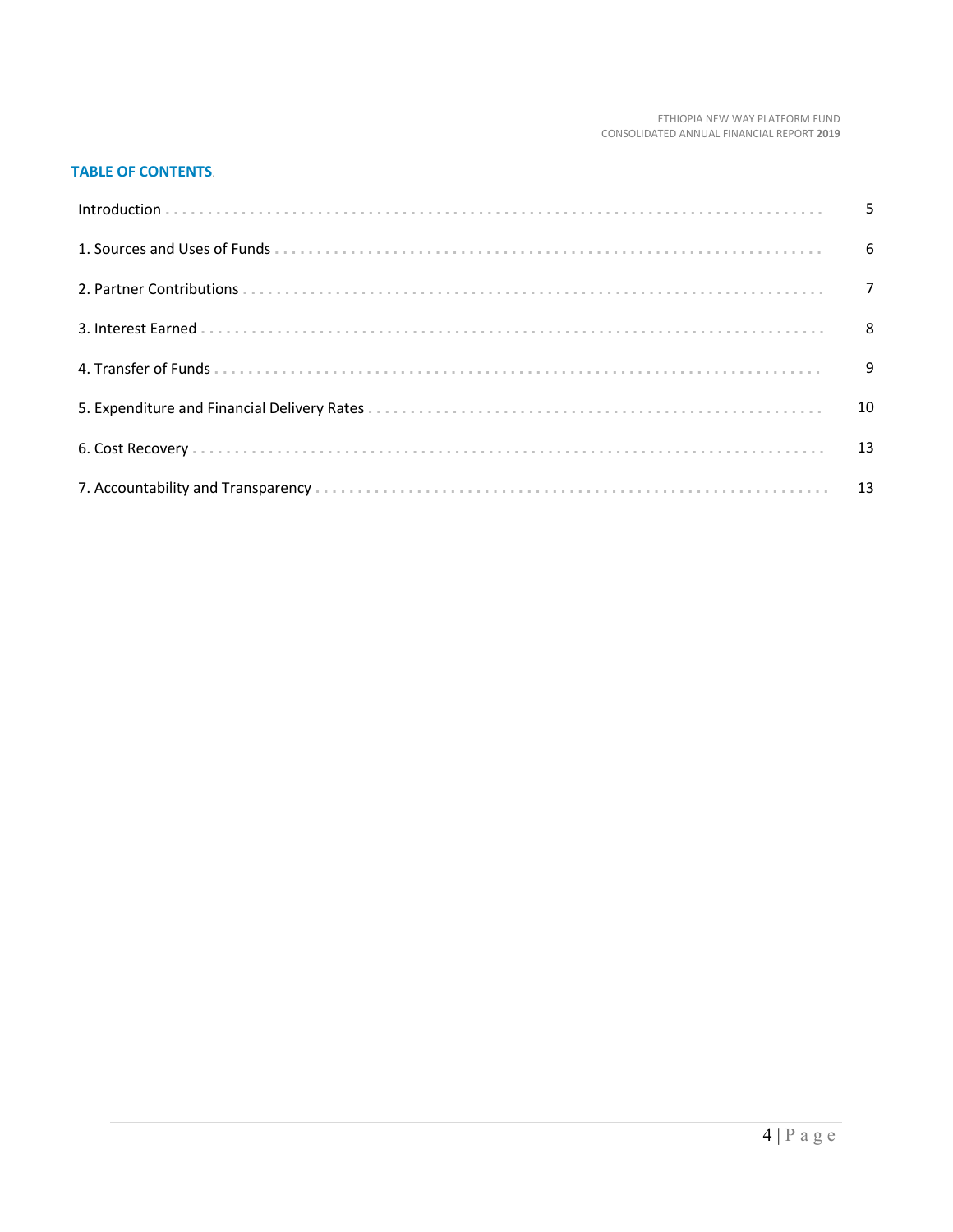## **INTRODUCTION**

This Consolidated Annual Financial Report of the **Ethiopia New Way Platform Fund** is prepared by the United Nations Development Programme (UNDP) Multi-Partner Trust Fund Office (MPTF Office) in fulfillment of its obligations as Administrative Agent, as per the terms of Reference (TOR), the Memorandum of Understanding (MOU) signed between the UNDP MPTF Office and the Participating Organizations, and the Standard Administrative Arrangement (SAA) signed with contributors.

The MPTF Office, as Administrative Agent, is responsible for concluding an MOU with Participating Organizations and SAAs with contributors. It receives, administers and

manages contributions, and disburses these funds to the Participating Organizations. The Administrative Agent prepares and submits annual consolidated financial reports, as well as regular financial statements, for transmission to contributors.

This consolidated financial report covers the period 1 January to 31 December **2019** and provides financial data on progress made in the implementation of projects of the **Ethiopia New Way Platform Fund**. It is posted on the MPTF Office GATEWAY [\(http://mptf.undp.org/factsheet/fund/ETH00\)](http://mptf.undp.org/factsheet/fund/ETH00).

The financial data in the report is recorded in US Dollars and due to rounding off of numbers, the totals may not add up.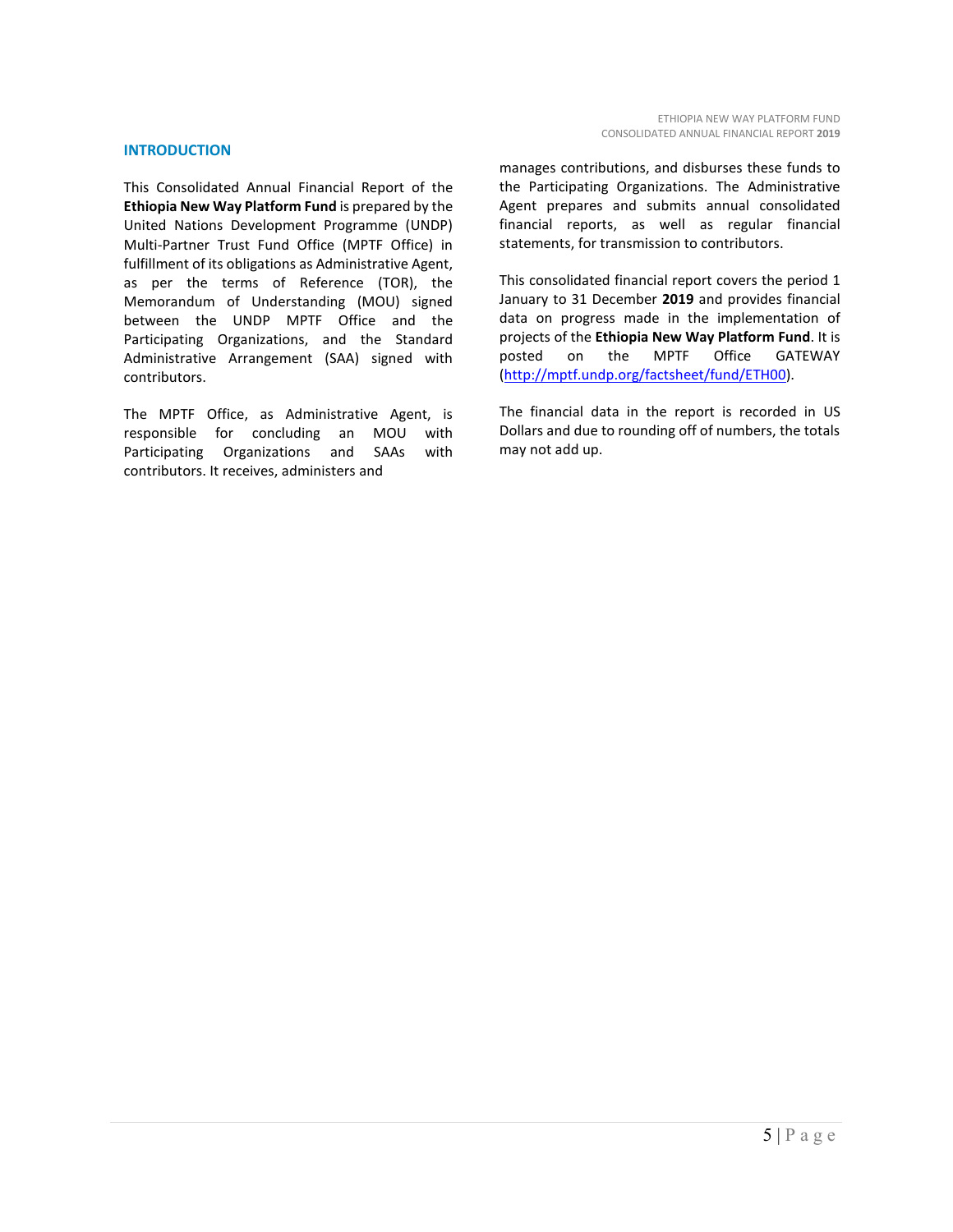#### **2019 FINANCIAL PERFORMANCE**

This chapter presents financial data and analysis of the **Ethiopia New Way Platform Fund** using the pass-through funding modality as of 31 December **2019**. Financial information for this Fund is also available on the MPTF Office GATEWAY, at the following address: [http://mptf.undp.org/factsheet/fund/ETH00.](http://mptf.undp.org/factsheet/fund/ETH00)

## **1. SOURCES AND USES OF FUNDS**

As of 31 December **2019**, **1** contributors deposited US\$ **2,450,536** in contributions and US\$ **7,041** was earned in interest.

The cumulative source of funds was US\$ **2,457,577** (see respectively, Tables 2 and 3).

Of this amount, US\$ **1,770,120** has been net funded to **2** Participating Organizations, of which US\$ **1,396,194** has been reported as expenditure. The Administrative Agent fee has been charged at the approved rate of 1% on deposits and amounts to US\$ **24,505**. Table 1 provides an overview of the overall sources, uses, and balance of the **Ethiopia New Way Platform Fund** as of 31 December 2019.

|                                                                 | Annual 2018  | Annual 2019 | <b>Cumulative</b> |
|-----------------------------------------------------------------|--------------|-------------|-------------------|
| <b>Sources of Funds</b>                                         |              |             |                   |
| Contributions from donors                                       | 1,788,000    | 662,536     | 2,450,536         |
| Fund Earned Interest and Investment Income                      | 5,781        | 1,260       | 7,041             |
| Interest Income received from Participating Organizations       |              |             |                   |
| Refunds by Administrative Agent to Contributors                 |              |             |                   |
| Fund balance transferred to another MDTF                        |              |             |                   |
| Other Income                                                    |              |             |                   |
| <b>Total: Sources of Funds</b>                                  | 1,793,781    | 663,795     | 2,457,577         |
| <b>Use of Funds</b>                                             |              |             |                   |
| Transfers to Participating Organizations                        | 1,770,120    |             | 1,770,120         |
| Refunds received from Participating Organizations               |              |             |                   |
| <b>Net Funded Amount</b>                                        | 1,770,120    |             | 1,770,120         |
| <b>Administrative Agent Fees</b>                                | 17,880       | 6,625       | 24,505            |
| Direct Costs: (Steering Committee, Secretariatetc.)             |              |             |                   |
| <b>Bank Charges</b>                                             | 18           | 1           | 19                |
| <b>Other Expenditures</b>                                       |              |             |                   |
| <b>Total: Uses of Funds</b>                                     | 1,788,018    | 6,627       | 1,794,644         |
| Change in Fund cash balance with Administrative Agent           | 5,763        | 657,169     | 662,932           |
| Opening Fund balance (1 January)                                | <sup>0</sup> | 5,763       |                   |
| <b>Closing Fund balance (31 December)</b>                       | 5,763        | 662,932     | 662,932           |
| Net Funded Amount (Includes Direct Cost)                        | 1,770,120    |             | 1,770,120         |
| Participating Organizations' Expenditure (Includes Direct Cost) | 149,532      | 1,246,662   | 1,396,194         |
| <b>Balance of Funds with Participating Organizations</b>        |              |             | 373,926           |

## **Table 1. Financial Overview, as of 31 December 2019 (in US Dollars)**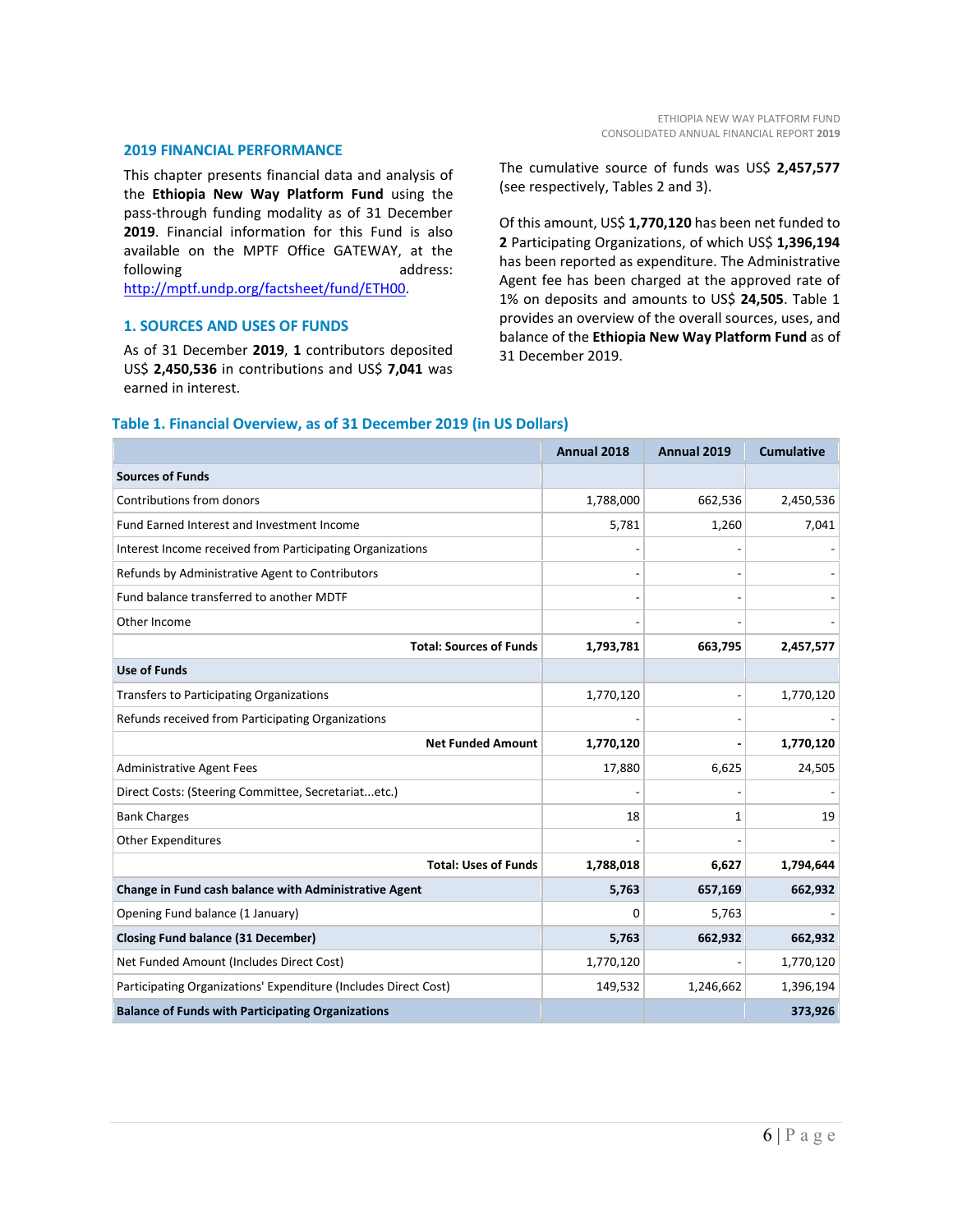## **2. PARTNER CONTRIBUTIONS**

Table 2 provides information on cumulative contributions received from all contributors to this Fund as of 31 December **2019**.

The **Ethiopia New Way Platform Fund** is currently being financed by **1** contributors, as listed in the table below.

The table below includes commitments made up to 31 December **2019** through signed Standard Administrative Agreements, and deposits made through **2019**. It does not include commitments that were made to the fund beyond **2019**.

## **Table 2. Contributors' Commitments and Deposits, as of 31 December 2019 (in US Dollars)**

| <b>Contributors</b>         | <b>Total Commitments</b> | <b>Prior Years</b><br>as of 31-Dec-2018 Deposits | <b>Current Year</b><br>Jan-Dec-2019 Deposits | <b>Total Deposits</b> |
|-----------------------------|--------------------------|--------------------------------------------------|----------------------------------------------|-----------------------|
| Austrian Development Agency | 3,561,647                | 1.788.000                                        | 662.536                                      | 2,450,536             |
| <b>Grand Total</b>          | 3,561,647                | 1,788,000                                        | 662,536                                      | 2,450,536             |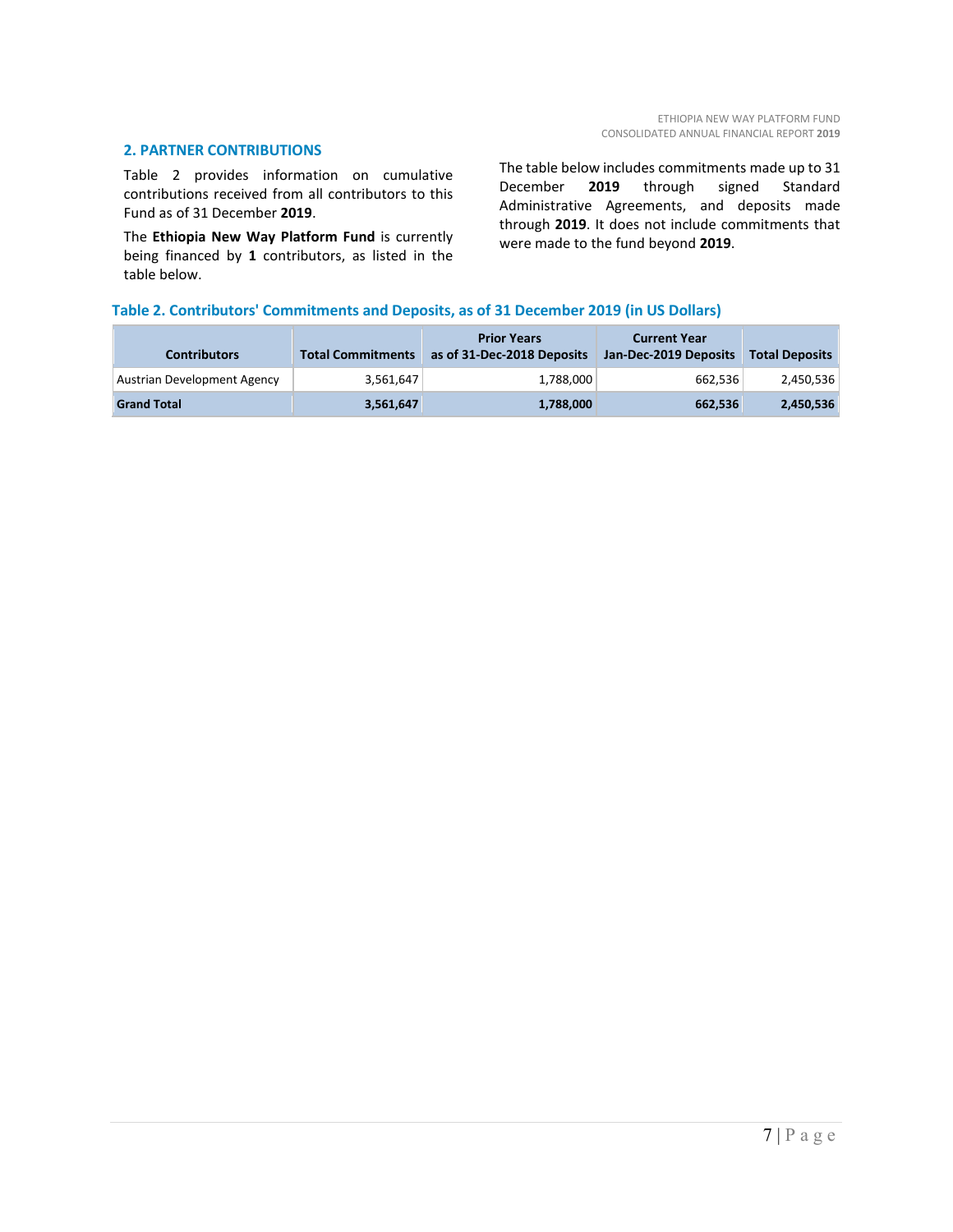## **3. INTEREST EARNED**

Interest income is earned in two ways: 1) on the balance of funds held by the Administrative Agent (Fund earned interest), and 2) on the balance of funds held by the Participating Organizations (Agency earned interest) where their Financial Regulations and Rules allow return of interest to the AA.

As of 31 December **2019**, Fund earned interest amounts to US\$ **7,041**.

Details are provided in the table below.

## **Table 3. Sources of Interest and Investment Income, as of 31 December 2019 (in US Dollars)**

| <b>Interest Earned</b>                     | <b>Prior Years</b><br>as of 31-Dec-2018 | <b>Current Year</b><br>Jan-Dec-2019 | Total |
|--------------------------------------------|-----------------------------------------|-------------------------------------|-------|
| <b>Administrative Agent</b>                |                                         |                                     |       |
| Fund Earned Interest and Investment Income | 5,781                                   | 1,260                               | 7,041 |
| <b>Total: Fund Earned Interest</b>         | 5,781                                   | 1,260                               | 7,041 |
| <b>Participating Organization</b>          |                                         |                                     |       |
| <b>Total: Agency earned interest</b>       |                                         |                                     |       |
| <b>Grand Total</b>                         | 5,781                                   | 1,260                               | 7,041 |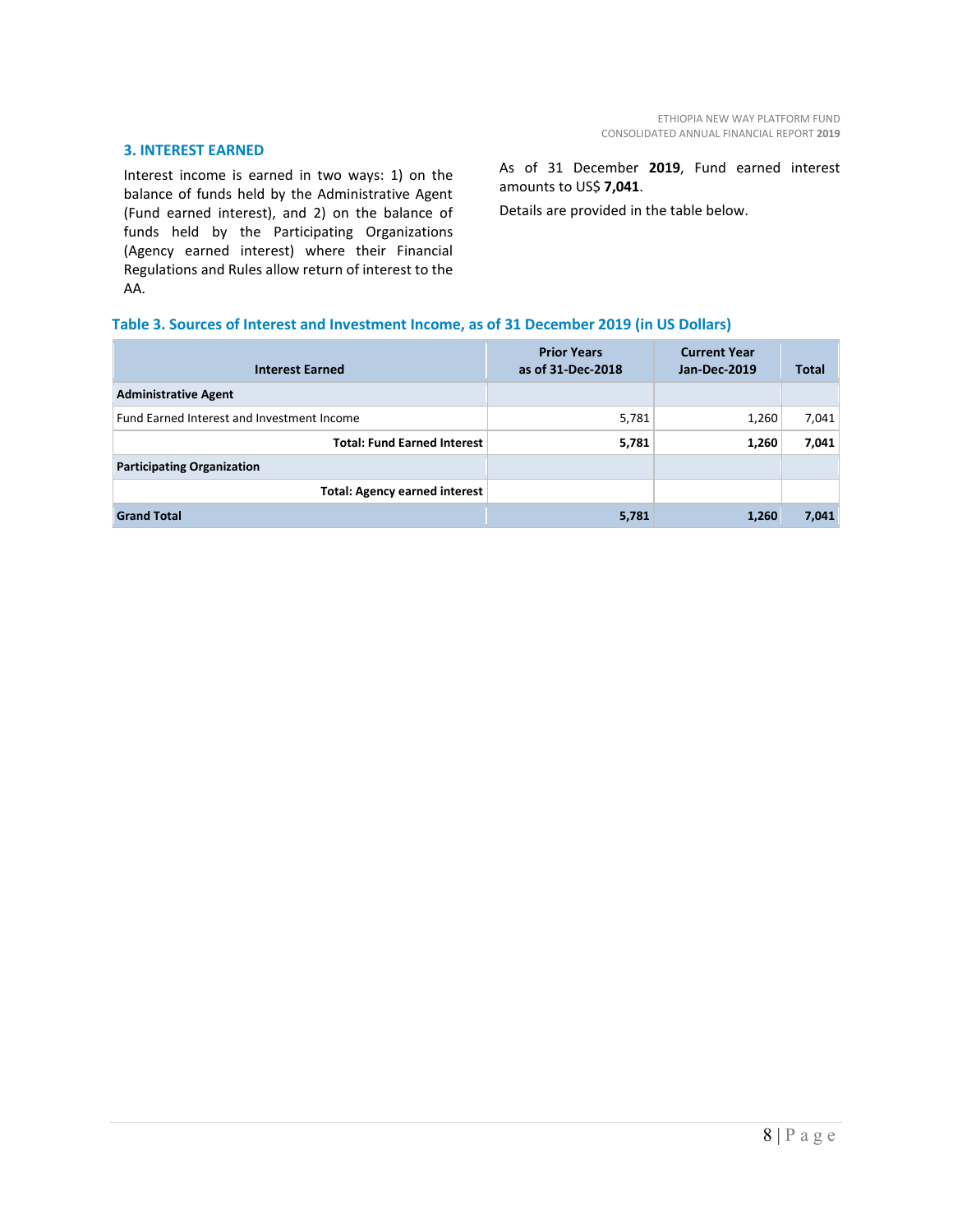## **4. TRANSFER OF FUNDS**

Allocations to Participating Organizations are approved by the Steering Committee and disbursed by the Administrative Agent. As of 31 December **2019**, the AA has transferred US\$ **1,770,120** to **2** Participating Organizations (see list below).

## **4.1 TRANSFER BY PARTICIPATING ORGANIZATION**

Table 4 provides additional information on the refunds received by the MPTF Office, and the net funded amount for each of the Participating Organizations.

## **Table 4. Transfer, Refund, and Net Funded Amount by Participating Organization, as of 31 December 2019 (in US Dollars)**

| Participating      | Prior Years as of 31-Dec-2018 |                |                   | <b>Current Year Jan-Dec-2019</b> |                |                   | Total            |                |                   |
|--------------------|-------------------------------|----------------|-------------------|----------------------------------|----------------|-------------------|------------------|----------------|-------------------|
| Organization       | <b>Transfers</b>              | <b>Refunds</b> | <b>Net Funded</b> | <b>Transfers</b>                 | <b>Refunds</b> | <b>Net Funded</b> | <b>Transfers</b> | <b>Refunds</b> | <b>Net Funded</b> |
| <b>FAO</b>         | 885,060                       |                | 885,060           |                                  |                |                   | 885.060          |                | 885,060           |
| <b>UNDP</b>        | 885,060                       |                | 885,060           |                                  |                |                   | 885.060          |                | 885,060           |
| <b>Grand Total</b> | 1,770,120                     |                | 1,770,120         |                                  |                |                   | 1,770,120        |                | 1,770,120         |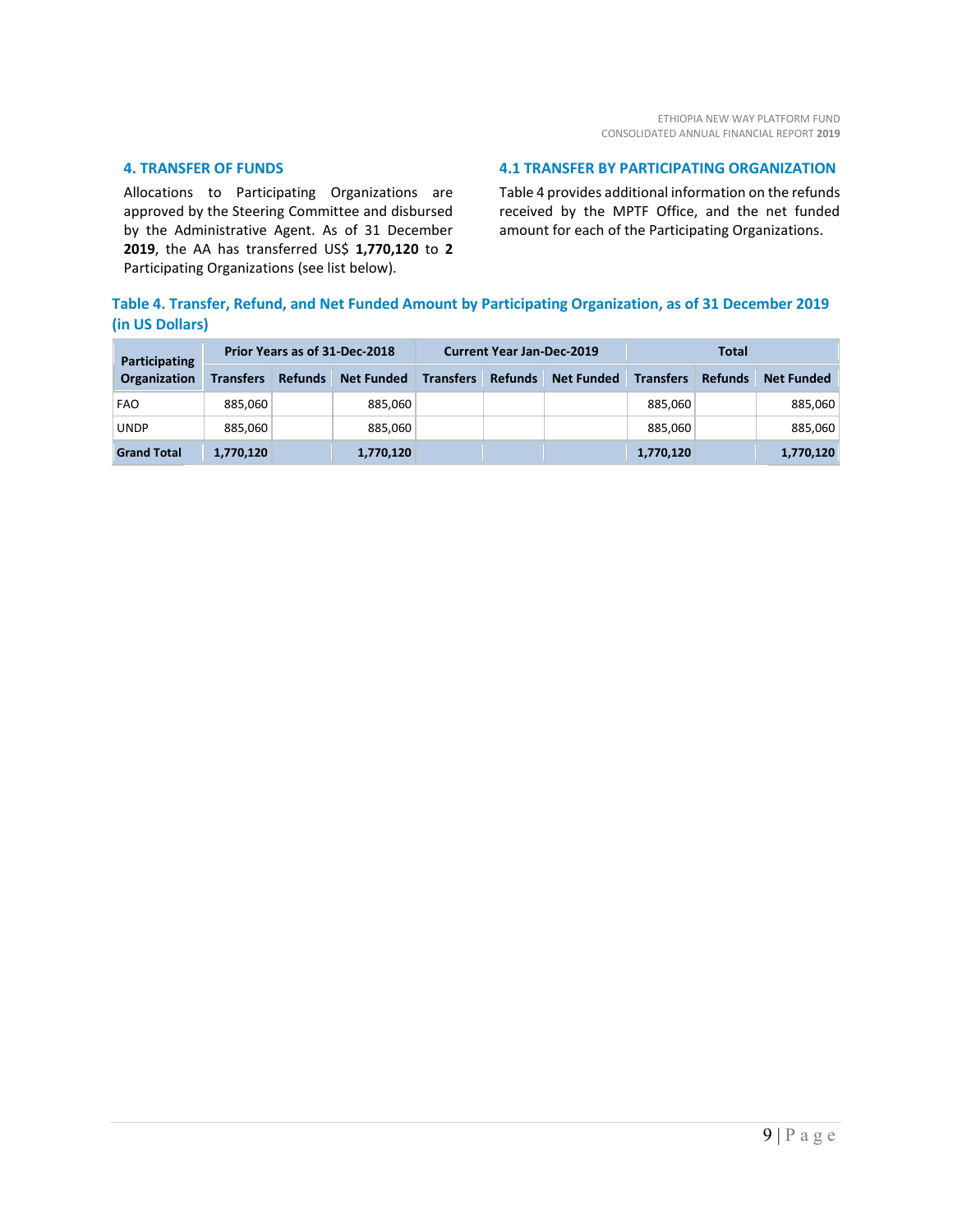ETHIOPIA NEW WAY PLATFORM FUND CONSOLIDATED ANNUAL FINANCIAL REPORT **2019**

## **5. EXPENDITURE AND FINANCIAL DELIVERY RATES**

All final expenditures reported for the year **2019** were submitted by the Headquarters of the Participating Organizations. These were consolidated by the MPTF Office.

Project expenditures are incurred and monitored by each Participating Organization, and are reported as per the agreed upon categories for inter-agency harmonized reporting. The reported expenditures were submitted via the MPTF Office's online expenditure reporting tool. The **2019** expenditure data has been posted on the MPTF Office GATEWAY at [http://mptf.undp.org/factsheet/fund/ETH00.](http://mptf.undp.org/factsheet/fund/ETH00)

## **5.1 EXPENDITURE REPORTED BY PARTICIPATING ORGANIZATION**

In **2019**, US\$ was net funded to Participating Organizations, and US\$ **1,246,662** was reported in expenditure.

As shown in table below, the cumulative net funded amount is US\$ **1,770,120** and cumulative expenditures reported by the Participating Organizations amount to US\$ **1,396,194**. This equates to an overall Fund expenditure delivery rate of **79** percent.

The agencies with the three highest delivery rates are: UNDP (81%), FAO (77%)

## **Table 5. Net Funded Amount, Reported Expenditure, and Financial Delivery by Participating Organization, as of 31 December 2019 (in US Dollars)**

|                                             |                           |                             | <b>Expenditure</b>                      |                                     |                   |                           |
|---------------------------------------------|---------------------------|-----------------------------|-----------------------------------------|-------------------------------------|-------------------|---------------------------|
| <b>Participating</b><br><b>Organization</b> | Approved<br><b>Amount</b> | <b>Net Funded</b><br>Amount | <b>Prior Years</b><br>as of 31-Dec-2018 | <b>Current Year</b><br>Jan-Dec-2019 | <b>Cumulative</b> | <b>Delivery Rate</b><br>% |
| <b>FAO</b>                                  | 885,060                   | 885,060                     | 25.745                                  | 654,405                             | 680.150           | 76.85                     |
| <b>UNDP</b>                                 | 885,060                   | 885,060                     | 123,787                                 | 592,257                             | 716.044           | 80.90                     |
| <b>Grand Total</b>                          | 1,770,120                 | 1,770,120                   | 149,532                                 | 1,246,662                           | 1,396,194         | 78.88                     |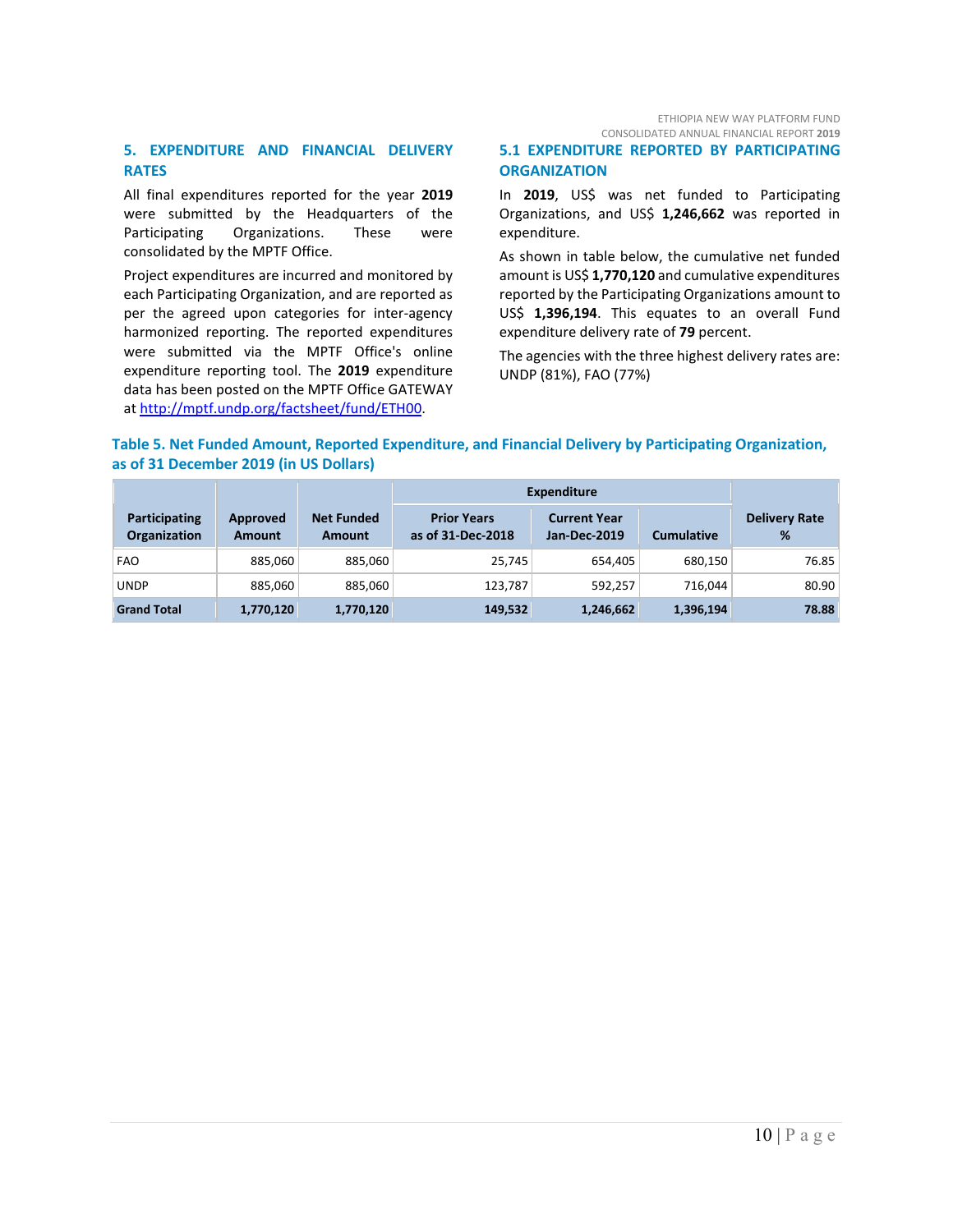## **5.2 EXPENDITURE BY PROJECT**

Table 6 displays the net funded amounts, expenditures reported and the financial delivery rates by Participating Organization.

## **Table 6. Expenditure by Project within Sector, as of 31 December 2019 (in US Dollars)**

|                            | Sector / Project No.and Project Title | <b>Participating</b><br>Organization | <b>Project</b><br><b>Status</b> | <b>Total Approved</b><br><b>Amount</b> | <b>Net Funded</b><br><b>Amount</b> | <b>Total</b><br><b>Expenditure</b> | <b>Delivery Rate</b><br>% |
|----------------------------|---------------------------------------|--------------------------------------|---------------------------------|----------------------------------------|------------------------------------|------------------------------------|---------------------------|
| <b>Support Livelihoods</b> |                                       |                                      |                                 |                                        |                                    |                                    |                           |
| 00111261                   | <b>JP SUPPORT LIVELIHOODS</b>         | <b>FAO</b>                           | On Going                        | 885,060                                | 885.060                            | 680,150                            | 76.85                     |
| 00111261                   | <b>JP SUPPORT LIVELIHOODS</b>         | <b>UNDP</b>                          | On Going                        | 885.060                                | 885,060                            | 716.044                            | 80.90                     |
|                            | <b>Support Livelihoods: Total</b>     |                                      |                                 | 1,770,120                              | 1,770,120                          | 1,396,194                          | 78.88                     |
|                            |                                       |                                      |                                 |                                        |                                    |                                    |                           |

| <b>Grand Total</b> | 1,770,120 | 1,770,120 | 1,396,194 | 78.88 |
|--------------------|-----------|-----------|-----------|-------|
|--------------------|-----------|-----------|-----------|-------|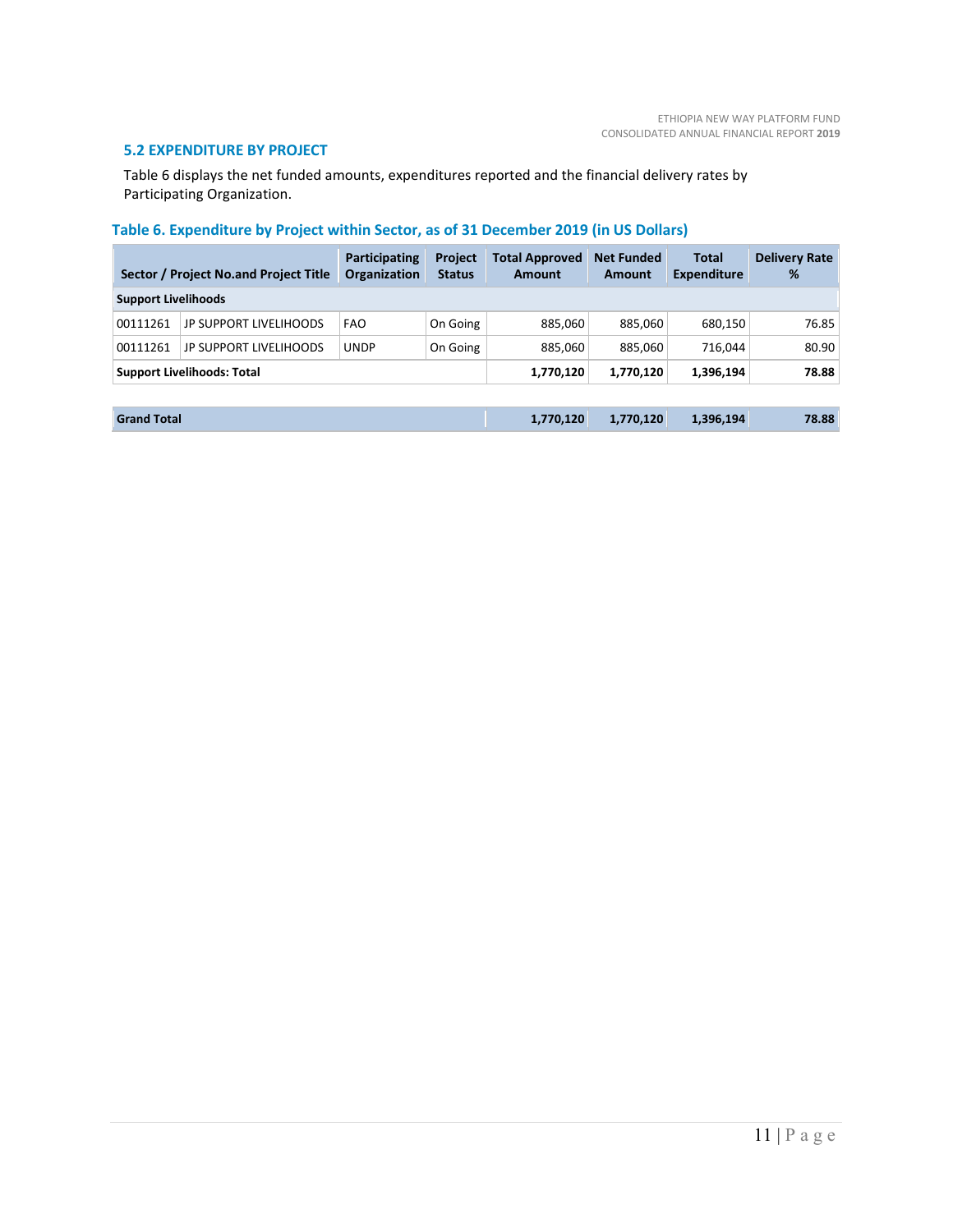## **5.3 EXPENDITURE REPORTED BY CATEGORY**

Project expenditures are incurred and monitored by each Participating Organization and are reported as per the agreed categories for inter-agency harmonized reporting.

## **2012 CEB Expense Categories**

- 1. Staff and personnel costs
- 2. Supplies, commodities and materials
- 3. Equipment, vehicles, furniture and depreciation
- 4. Contractual services
- 5. Travel
- 6. Transfers and grants
- 7. General operating expenses
- 8. Indirect costs

 $\_$ 

#### **Table 7. Expenditure by UNDG Budget Category, as of 31 December 2019 (in US Dollars)**

|                                           | <b>Expenditure</b>                      |                                     |              |                                                     |
|-------------------------------------------|-----------------------------------------|-------------------------------------|--------------|-----------------------------------------------------|
| Category                                  | <b>Prior Years</b><br>as of 31-Dec-2018 | <b>Current Year</b><br>Jan-Dec-2019 | <b>Total</b> | <b>Percentage of Total</b><br><b>Programme Cost</b> |
| <b>Staff &amp; Personnel Cost</b>         | 59,711                                  | 103,156                             | 162,867      | 12.49                                               |
| Suppl, Comm, Materials                    |                                         | 538,916                             | 538,916      | 41.32                                               |
| Equip, Veh, Furn, Depn                    | 18,726                                  | 31,219                              | 49,944       | 3.83                                                |
| <b>Contractual Services</b>               | 35,483                                  | 235,260                             | 270,743      | 20.76                                               |
| Travel                                    | 6,987                                   | 67,991                              | 74,979       | 5.75                                                |
| <b>Transfers and Grants</b>               |                                         | 125,103                             | 125,103      | 9.59                                                |
| <b>General Operating</b>                  | 17,785                                  | 64,034                              | 81,818       | 6.27                                                |
| <b>Programme Costs Total</b>              | 138,692                                 | 1,165,678                           | 1,304,370    | 100.00                                              |
| <sup>1</sup> Indirect Support Costs Total | 10,840                                  | 80,984                              | 91,824       | 7.04                                                |
| <b>Total</b>                              | 149,532                                 | 1,246,662                           | 1,396,194    |                                                     |

**<sup>1</sup> Indirect Support Costs** charged by Participating Organization, based on their financial regulations, can be deducted upfront or at a later stage during implementation. The percentage may therefore appear to exceed the 7% agreed-upon for on-going projects. Once projects are financially closed, this number is not to exceed 7%.